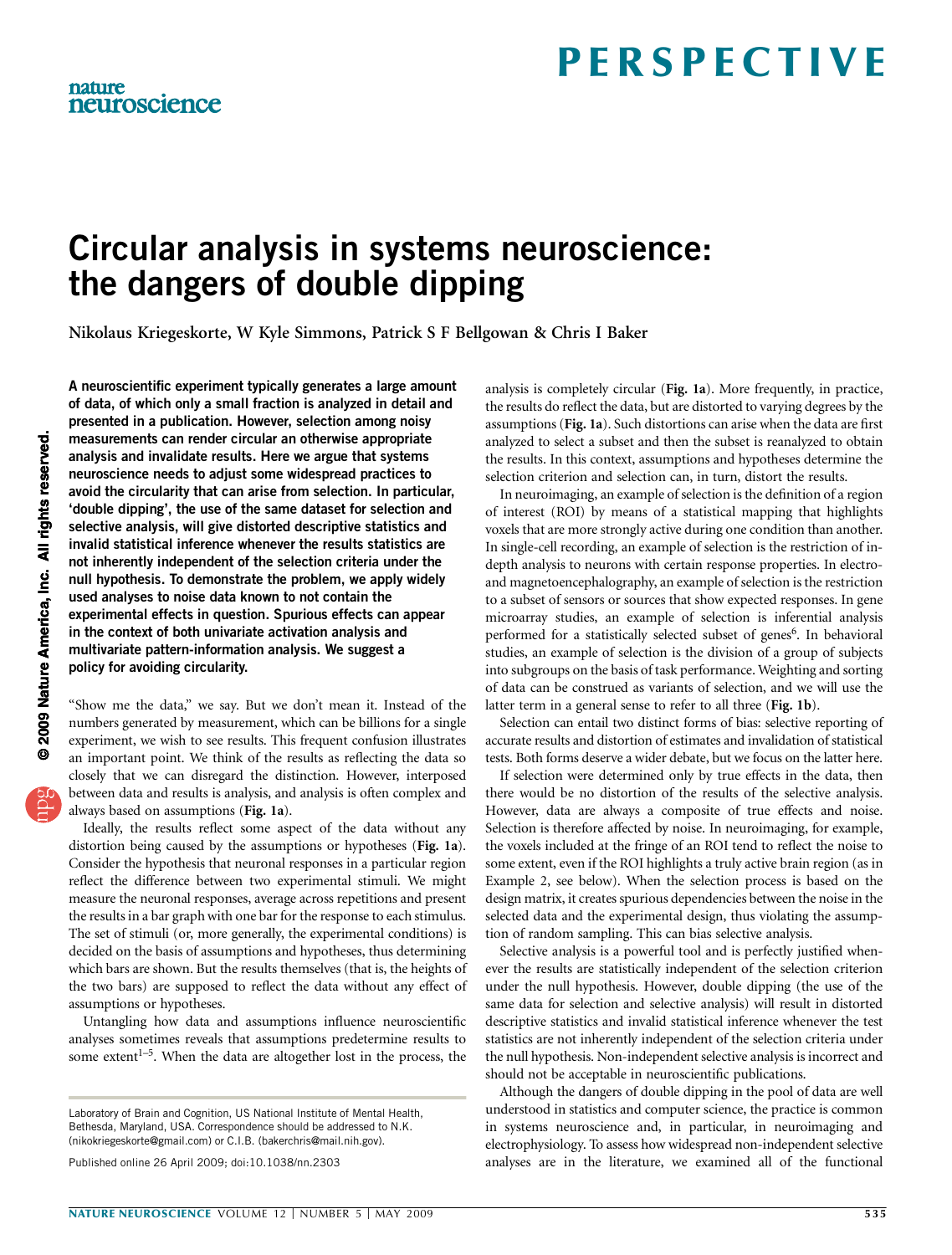Figure 1 Intuitive diagrams for understanding circular analysis. (a) The top row serves to remind us that our results reflect our data indirectly, through the lens of an often complicated analysis, whose assumptions are not always fully explicit. The bottom row illustrates how the assumptions (and hypotheses) can interact with the data to shape the results. Ideally (bottom left), the results reflect some aspect of the data (blue) without distortion (although the assumptions will determine what aspect of the data is reflected in the results). Sometimes (bottom center), however, a close inspection of the analysis reveals that the data get lost in the process and the assumptions (red) predetermine the results. In this case, the analysis is completely circular (red dotted line). More frequently in practice (bottom right), the assumptions tinge the results (magenta). The results are then distorted by circularity but still reflect the data to some degree (magenta dotted lines). (b) Three diagrams that illustrate the three



most common causes of circularity: selection (left), weighting (center) and sorting (right). Selection, weighting and sorting criteria reflect assumptions and hypotheses (red). Each of the three can tinge the results, distorting the estimates presented and invalidating statistical tests, if the results statistics are not independent of the criteria for selection, weighting or sorting.

magnetic resonance imaging (fMRI) studies published in five prestigious journals (Nature, Science, Nature Neuroscience, Neuron and Journal of Neuroscience) in 2008. Of these 134 fMRI papers, 42% (57 papers) contained at least one non-independent selective analysis (not considering supplementary materials). Another 14% (20 papers) may contain non-independent selective analyses, but the methodological information that was given was insufficient for us to reach a conclusion.

Are all these studies incorrect in their main claims? We do not think so. First, we counted any study containing at least one non-independent selective analysis. For a given paper, the overall claim may not depend on the distorted result. Second, we have no way of assessing the severity of the distortions. They might be small in many cases. If circularity consistently caused only slight distortions, one could argue that it is a statistical quibble. However, the distortions can be very large (Example 1, below) or smaller, but significant (Example 2), and they can affect the qualitative results of significance tests. To decide which neuroscientific claims hold, the community needs to carefully consider each particular case, guided by both neuroscientific and statistical expertise. Reanalyses and replications may also be required.

The problem arises so frequently because the desired selection criterion is often identical with or related to the desired results statistics for the selective analysis. In neuroimaging, for example, we may hypothesize that there is a region responding more strongly to stimulus A than to B, select voxels showing this effect to define an ROI and then selectively analyze that ROI to test our hypothesis. One way to ensure statistical independence of the results under the null hypothesis is to use an independent dataset for the final analysis of the selected channels (for example, neurons or voxels).

Another way to ensure independence is to use inherently independent statistics for selection and selective analysis. For example, we may select channels with a large average response to stimuli A and B (contrast  $A + B$ ) and test for a difference between the conditions (contrast A – B). The contrast vectors  $([1, 1]^T$  and  $[1, -1]^T$ ) are orthogonal. Unfortunately, contrast-vector orthogonality, by itself, is not sufficient to ensure independence (see Supplementary Discussion online). In practice, the same data are frequently used for selection and selective analysis, even when the selection

criteria are not inherently independent of the results statistics. In this case, the results are questionable.

Distortions arising from selection tend to make results look more consistent with the selection criteria, which often reflect the hypothesis being tested. Circularity is therefore the error that beautifies results, rendering them more attractive to authors, reviewers and editors, and thus more competitive for publication. These implicit incentives may create a preference for circular practices so long as the community condones them.

Analyzing multiple channels and reporting results for a statistically selected subset is essential in electrophysiology and neuroimaging. Neuroimaging is faced with even more parallel sites than electrophysiology, typically on the order of 100,000 voxels in the measured volume. However, selection is also an issue in electrophysiology and will gain importance as multi-electrode arrays become more widely used. To its great credit, neuroimaging has developed rigorous methods for statistical mapping from its beginning $7-11$ . Note that mapping the whole measurement volume avoids selection altogether; we can analyze and report results for all locations equally, while accounting for the multiple tests performed across locations<sup>12</sup>. The sense of discovery associated with brain mapping derives from this data-driven approach, which avoids both the bias of selective reporting of accurate results and the circularity that can invalidate non-independent selective analyses. Despite the beauty and completeness of a nonselective mapping analysis, selective in-depth analysis of ROIs can yield additional insights<sup>13</sup>.

Here, we demonstrate the problem using two examples from neuroimaging (Figs. 2 and 3). In each example, a widely accepted practice is applied to random data known to not contain the experimental effect in question. This exercise reveals the distortion and spurious significance that can arise in circular analysis. We view the problem from three perspectives: as 'selection bias', as 'exploration and confirmation using the same data' and as 'overfitting' (these perspectives are elaborated on in Supplementary Figures 1–4 and the Supplementary Discussion online, which also contain further analyses and simulations and a comprehensive set of questions and answers about circular analysis). Finally, we suggest a policy for noncircular analysis of brain-activity data (Fig. 4 and Supplementary Discussion).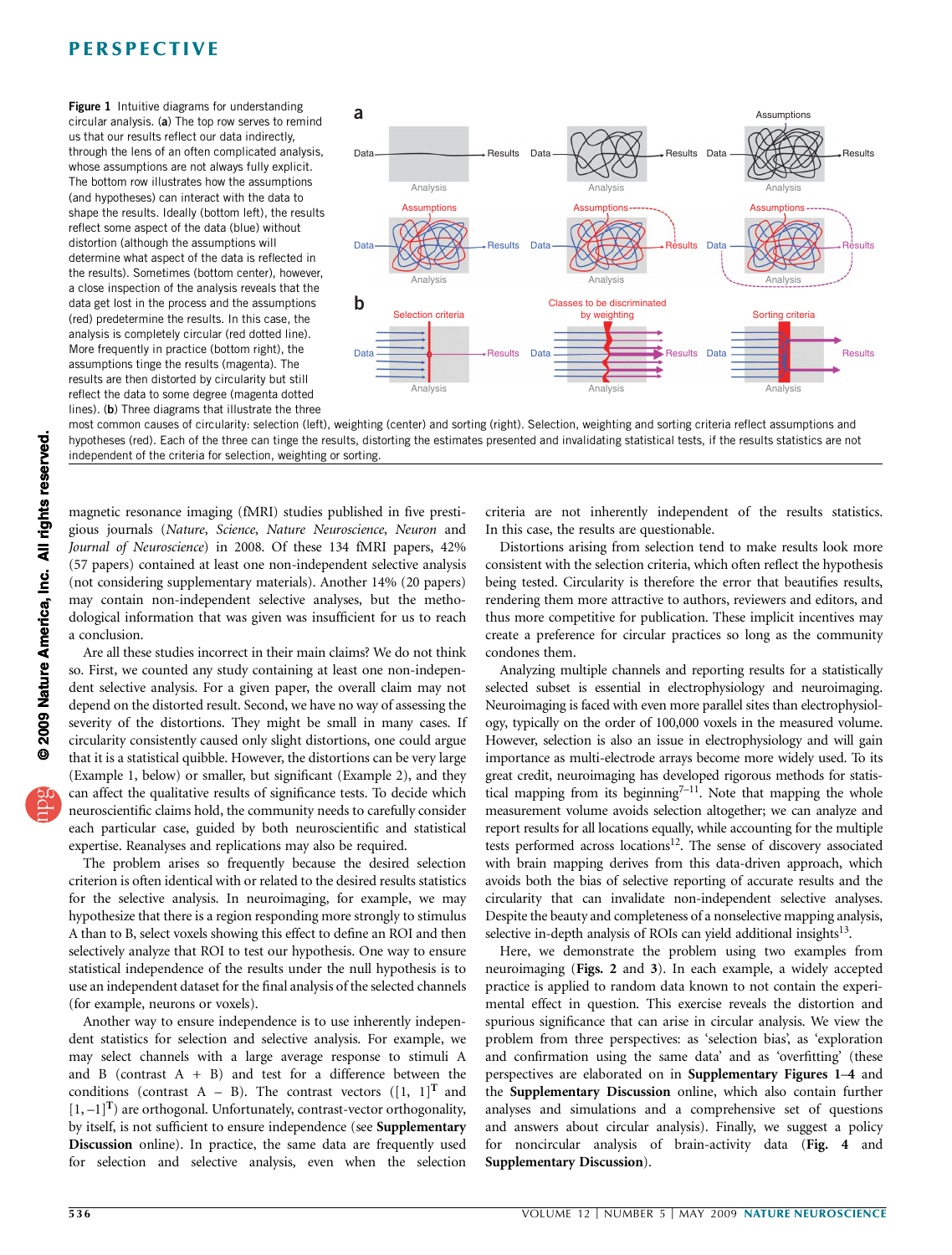

## Example 1: pattern-information analysis

In pattern-information analysis $14-18$ , the objective is to determine whether the pattern of response in a brain region contains stimulus information. Considering pattern-information analysis is relevant not only because this approach is gaining importance in systems neuroscience, but also because it provides a powerful general perspective on circular analysis<sup>19,20</sup>.

One popular approach to pattern-information analysis is to attempt to decode the stimulus from the response pattern with a pattern classifier $2^{1-23}$ . If we can predict the stimuli from the response patterns significantly above chance level, then the patterns must contain information about the stimuli. The most common method is linear classification, where a linear decision boundary (that is, a hyperplane) is placed in response-pattern space to discriminate the stimuli. After training the classifier to discriminate example patterns, we can determine its accuracy (percentage of correct classifications). However, if we used the training data to assess the accuracy, we would overestimate the accuracy and conclude that there was stimulus information even if there was none. The reason for this is a phenomenon known as overfitting: a model will capture the noise to some extent as its parameters are fitted to the data. A more flexible model (that is, one with many parameters) will tend to be more susceptible to overfitting. However, even the fitting of a one-parameter model (for example, a mean) is affected by noise to some extent. When thinking about fitting a linear decision boundary, we tend to imagine a line separating two clouds of points in a plane. When there are many points (much data) and few dimensions (for example, two dimensions: a plane), overfitting may be negligible. However, response-pattern space has as many dimensions as there are response channels (for example, neurons or voxels), and a linear decision boundary has as many parameters as there

Figure 2 Example 1: data selection can bias pattern-information analysis. (a) To assess the extent to which human inferior-temporal activity patterns reflect bottom-up sensory signals and top-down task constraints, we measured activity patterns with fMRI while subjects viewed object images of different categories and judged whether the object shown was 'animate' (task 1) or whether it was 'pleasant' (task  $2^2$ . (b) We selected all inferiortemporal voxels for which any two-sided t test contrasting two conditions was significant at  $P < 0.001$  (uncorrected for multiple tests). We then cleanly divided the data into independent sets, using odd runs for training and even runs for testing. We used a linear classifier to determine whether the activity pattern would allow us to decode the stimulus category (light gray bars) and the judgment task (dark gray bars). Results (top left) suggested that both stimulus and task can be decoded with high accuracy, significantly above chance. However, application of the same analysis to Gaussian random data (top right) also suggested high decoding accuracies significantly above chance. This shows that spurious effects can appear when data from the test set are used in the initial data-selection process. Such spurious effects can be avoided by performing selection using data that are independent of the test data (bottom row). Error bars indicate  $\pm$  1 across-subject s.e.m.

are dimensions. Counter to the intuitive simplicity and rigidity of a planar decision boundary, fitting a hyperplane in a 100-dimensional space to separate 100 data points is like separating two points on a plane by a line; separation is always perfect, even if the points are drawn from identical distributions (Supplementary Discussion). Separability thus provides no evidence for separate distributions.

Using the same data to train and test a linear classifier can lead us to believe that there is information about the stimulus in regions where actually there is none. In this context, double dipping entails extreme distortions and is widely understood to be unacceptable. We are not aware of examples of this error in the systems neuroscience literature. However, the error here is fundamentally the same as that of nonindependent selective analysis. Linear classification is based on a weighted sum of the responses. Weighting can be construed as a continuous variant of selection. Conversely, we can think of selection as binary weighting, a special case.

Can selection produce similar distortions as continuous weighting in the context of pattern-information analysis? To test this possibility, we performed a classifier analysis on human inferior-temporal response patterns measured with fMRI while subjects viewed object images<sup>2</sup>. The experiment had two independent variables: object category and task (Fig. 2a). In task 1, subjects judged whether the object presented was animate or inanimate. In task 2, they judged whether the object was pleasant or unpleasant. The experiment can reveal the extent to which inferior-temporal activity patterns reflect stimulus category and task.

We first analyzed all experimental runs together to define an ROI. We included all inferior-temporal voxels for which any two-sided  $t$  test for a pair-wise condition contrast was significant at  $P < 0.001$  (uncorrected). We then cleanly divided the data into independent training and test sets by designating all odd runs as being training data and all even runs as being test data. For the training and the test set separately, we computed the average activity pattern for each condition (combination of task and stimulus category). For each pair of conditions, we decoded a given test pattern by assigning the condition label of the training pattern that was more similar to the test pattern<sup>14</sup>. This nearestneighbor method is a linear classifier because the condition-average patterns are used. Pattern similarity was measured by the Pearson correlation across voxels. For each subject, decoding accuracy was computed for each pair-wise task comparison in each stimulus category and for each pair-wise stimulus-category comparison in each task (chance level was 50%). Task decoding accuracies were averaged, first within subjects and then across subjects.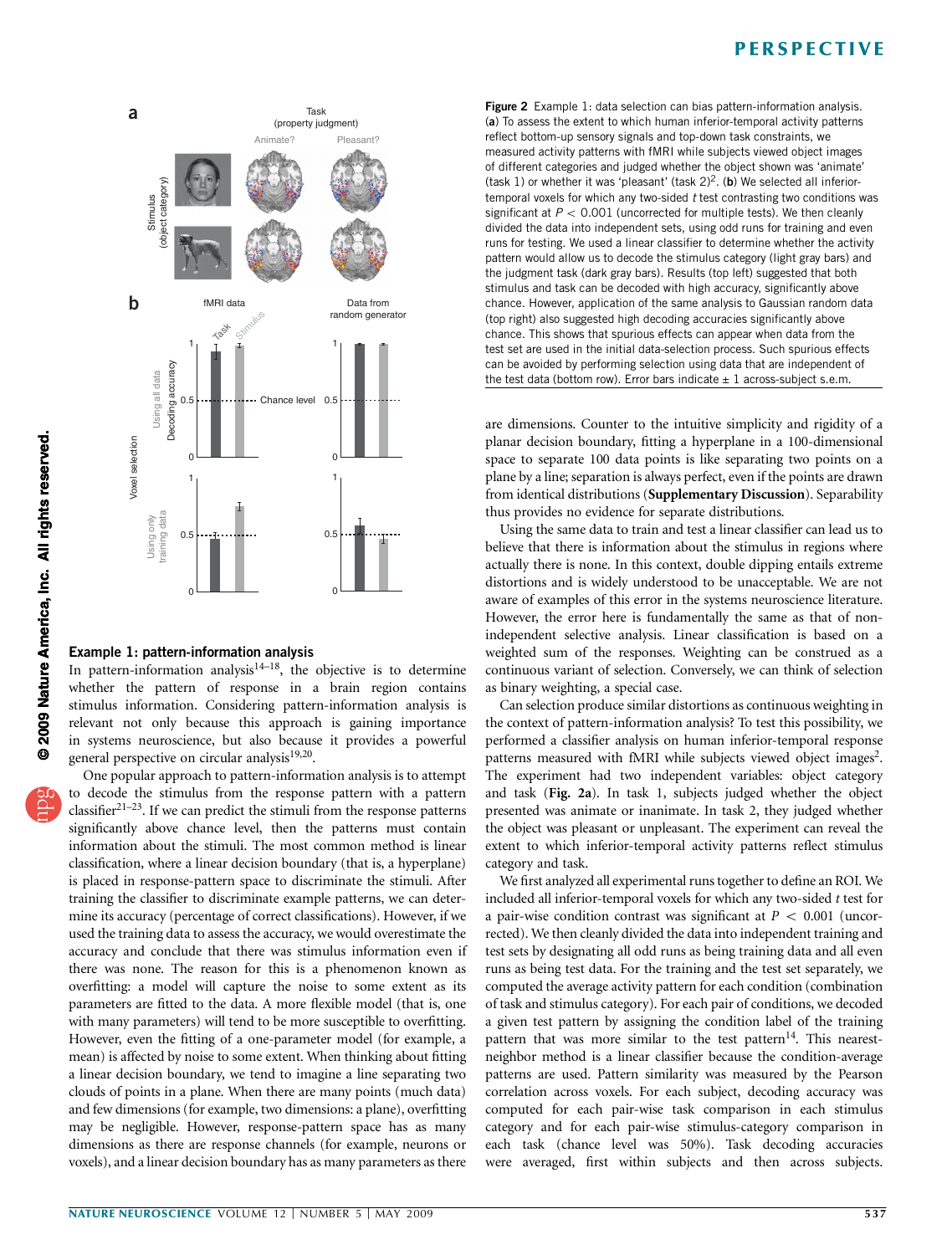

Stimulus-category decoding accuracies were averaged in the same way. Similar methods are widespread in the literature.

This analysis suggested that both stimulus category and judgment task can be decoded with accuracies above 90% and significantly better than chance (Fig. 2b). Therefore, we would conclude that both the task and the stimulus category are strongly reflected in inferior-temporal response patterns. However, when we applied the same analysis to data generated with a Gaussian random generator, we obtained equivalent results (Fig. 2b). The random data are known to not contain any information about either task or stimulus category, so any correct analysis should indicate decoding accuracies whose deviations from 50% are in the margin of error and are significant in only 5% of the cases. This demonstrates that selection of ROI voxels using all data can strongly bias estimates of decoding accuracy and yield spuriously significant test results.

The cause of the distortion is the selection of voxels whose time series, by chance, show some consistency between training and test set in the way that they are related to the experimental conditions. For the selected voxel set, training and test datasets are therefore no longer independent. When we corrected the error of non-independent voxel selection, decoding accuracies dropped to chance level for the Gaussian random data (Fig. 2b). For the actual experimental data, task decoding accuracy dropped to chance level, whereas stimulus-category decoding accuracy dropped to about 75%, but remained significant (Fig. 2b). The latter result replicates a previous study<sup>[14](#page-5-0)</sup>.

Beyond neuroimaging, pattern-information analyses are increasingly used in invasive and scalp electrophysiology. Circularity will cause similar distortions when cells or sensors are preselected by non-independent criteria. We conclude that selection of response channels can strongly inflate estimates of decoding accuracy and misleadingly suggest substantial amounts of information in a brain region, where there is actually none. We can avoid such spurious results by performing selection using data that is independent of the test data.

Figure 3 Example 2: ROI definition can bias activation analysis. A simulated fMRI block-design experiment demonstrates that non-independent ROI definition can distort effects and produce spuriously significant results, even when the ROI is defined by rigorous mapping procedures (accounting for multiple tests) and highlights a truly activated region. Error bars indicate  $\pm 1$ s.e.m. (a) The layout of this panel matches the intuitive diagrams of Figure 1a; the data in Figure 1a correspond to the true effects (left), the assumptions to the contrast hypothesis (top) and the results to ROI-average activation analyses (right). A 100-voxel region (blue contour in central slice map) was simulated to be active during conditions A and B but not during conditions C and D (left). The  $t$  map for contrast  $A - D$  is shown for the central slice through the region (center). When thresholded at  $P < 0.05$ (corrected for multiple tests by a cluster threshold criterion), a cluster appears (magenta contour), which highlights the true activated region (blue contour). The ROI is somewhat affected by the noise in the data (difference between blue and magenta contours). The noise pushes some truly activated voxels below the threshold and lifts some nonactivated voxels above the threshold (white arrows). This can be interpreted as overfitting. The bar graph for the overfitted ROI (bottom right, same data as used for mapping) reflects the activation of the region during conditions A and B, as well as the absence of activation during conditions C and D. However, in comparison to the true effects (left), it is substantially distorted by the selection contrast  $A - D$  (top). In particular, the contrast  $A - B$  (simulated to be zero) shows spurious significance ( $P < 0.01$ ). When we use independent data to define the ROI (green contour), no such distortion is observed (top right). (b) The simulation illustrates how data selection blends truth (left) and hypothesis (right) by distorting results (top) so as to better conform to the selection criterion.

### Example 2: regional activation analysis

A widespread approach to neuroimaging analysis is to perform a statistical mapping, followed by a selective activation analysis of one or more ROIs. The ROIs are typically defined by the mapping; and their analysis is often based on the same data. In many cases, the conclusion that the ROI analysis serves to support is directly or indirectly related to the mapping contrast. Is this a valid approach?

Let us assume that the ROI is defined by a valid statistical mapping analysis with adequate correction for multiple tests. If the statistical mapping were not performed correctly, one could argue that whatever problem arises thereafter is not caused by non-independent selection, but instead by the inadequate statistical mapping. We further assume that the mapping analysis successfully localizes a truly active region. The alternative case that the mapping falsely highlights a region will be rare; it will have a probability of 0.05 or less under the null hypothesis, as the mapping is assumed to be correct. If the mapping did not highlight any region, then there would be no ROI to selectively analyze.

To assess whether an ROI analysis can be distorted by selection under these assumptions, we simulated a neuroimaging dataset of 30  $\times$  30  $\times$ 20 voxels and 200 time points. The simulated experiment was a block design with four conditions (A, B, C and D). We placed a 100-voxel activation (5  $\times$  5  $\times$  4 voxels) at the center of the volume. The region was simulated to be active during conditions A and B, but not during C and D (Fig. 3a). The resulting spatiotemporal dataset was added to independent spatiotemporal Gaussian noise and spatially smoothed by convolution with a 3-voxel-wide cubic kernel. The data were analyzed by means of a general linear model using the same design matrix as was used to simulate the effects, with one predictor per condition. We mapped the dataset by voxel-wise univariate linear modeling using the contrast  $A - D$  (Fig. 3a). We thresholded the resulting t map using a primary threshold corresponding to  $P < 0.0001$  (uncorrected). We then assessed the size of each contiguous cluster exceeding this primary threshold and highlighted all clusters whose size exceeded a cluster-size threshold that controlled the family-wise error rate at  $P < 0.05$ , thus correcting for multiple tests. The cluster-size threshold was determined by simulating the map-maximum cluster-size distribution under the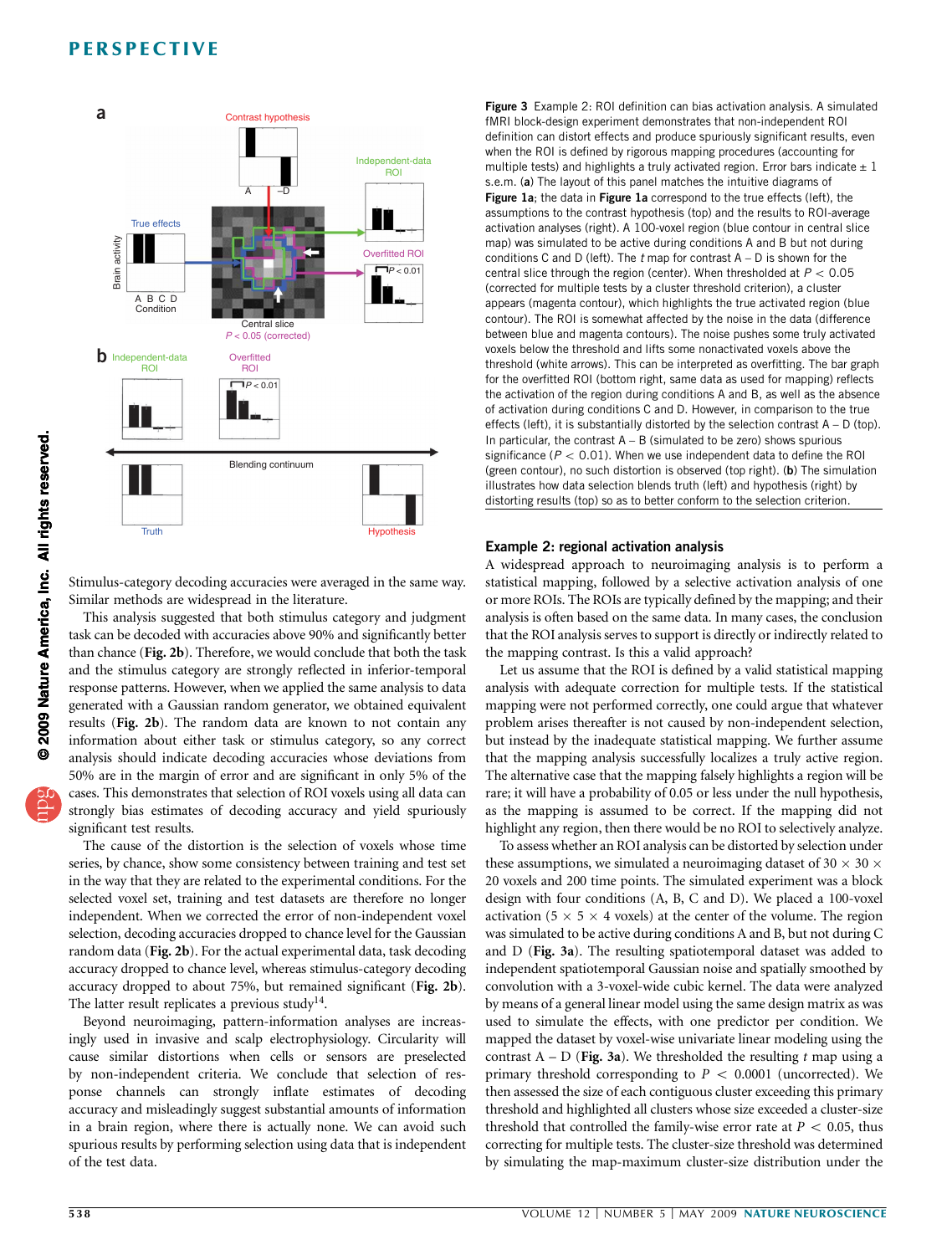

null hypothesis by running the above simulation 1,000 times for the same contrast without any effect placed in the data.

The ROI defined by the mapping analysis (Fig. 3a) correctly highlighted the activated region. However, the ROI was somewhat affected by noise in the data. Some voxels at the fringe of the ROI will be included because their noise component makes them look as though they conformed slightly better to the selection criterion; others will be excluded because their noise makes them look as though they did not conform as well to the selection criterion. This can be interpreted as overfitting of the ROI.

We averaged all time courses in the ROI (same data as used for mapping) and fitted the linear model. The resulting bar graph (Fig. 3a) reflects the activation of the region during conditions A and B as well as the absence of activation during conditions C and D. However, it is substantially distorted by the non-independent selection; recall that the mapping was based on the contrast  $A - D$  (Fig. 3a). Although the region was equally activated during conditions A and B, it appears to be more activated during condition A than during B, and this effect is significant ( $P < 0.01$  in the particular example run shown). When we used independent data to define the ROI, no such distortion was observed (Fig. 3a).

To assess the proportion of cases in which the contrast  $A - B$  would yield a spuriously significant result caused by non-independent voxel selection, we repeated the simulation 100 times. The one-sided t test for the ROI contrast  $A - B$  (whose ground-truth value is zero in the simulation) was significant in 20 of the 100 simulations for  $P < 0.05$ and in 9 of the 100 simulations for  $P < 0.01$ . These false-positives rates are significantly larger than for a correct test ( $P = 0.00005$ ,  $\chi^2$  test

Figure 4 A policy for noncircular analysis. This flow diagram suggests a procedure for choosing an appropriate analysis that avoids the pitfalls of circularity. Considering the most common errors (bottom left, red-letter references) can help to recognize circularity in assessing a given analysis. We first consider performing a nonselective analysis only. If selective analysis is needed and we can demonstrate that the results are independent of the selection criterion under the null hypothesis, then all data are used for selective analysis. If we cannot demonstrate this, then a split-data analysis can serve to ensure independence (for details, see Supplementary Discussion).

for the null hypothesis that the proportion of results that were significant at  $P < 0.05$  is 0.05). We conclude that non-independent selection can distort the results of selective analyses, even when rigorous statistical tests are used during selection.

Independence of the selective analysis could have been ensured either by using independent test data (Fig. 3a) or by using selection and test statistics that are inherently independent. For the contrasts that were used (selection contrast,  $A - D$ ; test contrast,  $A - B$ ), the inherent dependence is obvious; voxels with higher signals during condition A are more likely to be selected by chance using contrast A – D. Thus, test contrast A – B will be biased. However, selection bias can arise even for orthogonal contrast vectors (Supplementary Discussion and Supplementary Fig. 3).

Non-independent selection causes bias because the selection is somewhat affected by the noise (Fig. 3a), even when the statistical criterion is stringent and the ROI highlights a truly activated region. Our statistical selection method controls the family-wise error rate; it does not ensure that the ROI perfectly captures the shape of the region. The ROI will be overfitted to the data to some extent, just like the weights of a linear classifier.

To temper this conclusion, we note that overfitting will typically be less severe in fitting an ROI than in fitting a linear classifier with continuous weights. The restriction to binary weights and the constraint of selecting a contiguous set of voxels effectively regularize an ROI fit. In contrast, discontiguous selection (as in Example 1) and data sorting can be extremely susceptible to overfitting (for two simple simulations on sorting effects, see Supplementary Fig. 2).

In practice, statistical mapping for ROI definition is not always performed with rigorous correction for multiple tests as assumed here. Many studies rely on a threshold of  $P < 0.001$  (uncorrected). The selective analysis of the same data is then sometimes interpreted as though it confirmed the effect selected for. Although it does not confirm the effect, the selective analysis effectively serves to help us forget about the multiple-testing problem during selection. The inadequacy of the inference during selection will compound the circularity of the selective analysis, and strong biases and large false-positives rates are to be expected.

Although the example here concerns the selection of voxels in a neuroimaging experiment, the same caution should be applied in analyzing other types of data. In single-cell recording, for example, it is common to select neurons according to some criterion (for